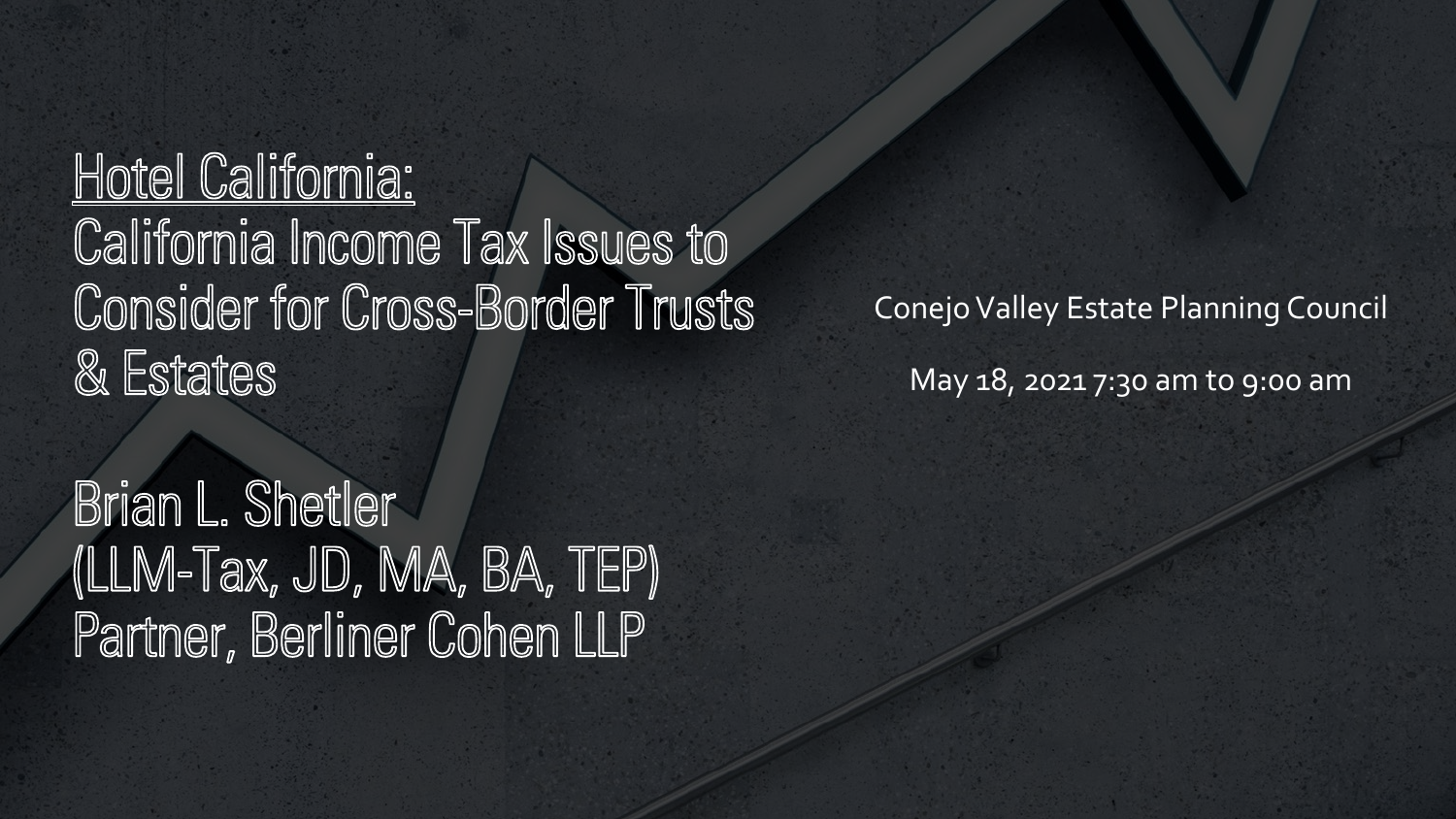| Slide 3     | Considerations in choosing fiduciaries<br>(including trustees) inside or outside<br>California and inside or outside the US |
|-------------|-----------------------------------------------------------------------------------------------------------------------------|
| Slides 4-5  | Addressing California "throwback tax" on<br>accumulated income distributions                                                |
| Slide 6     | How to create a California foreign grantor<br>trust on purpose                                                              |
| Slides 7-10 | California rules for income taxation of non-<br>grantor trusts with or without California<br>trustees and beneficiaries     |
| Slide 11    | <b>Exit Door Options for Trusts</b>                                                                                         |

California Income Tax Issues to Consider for Cross-Border Trusts & Estates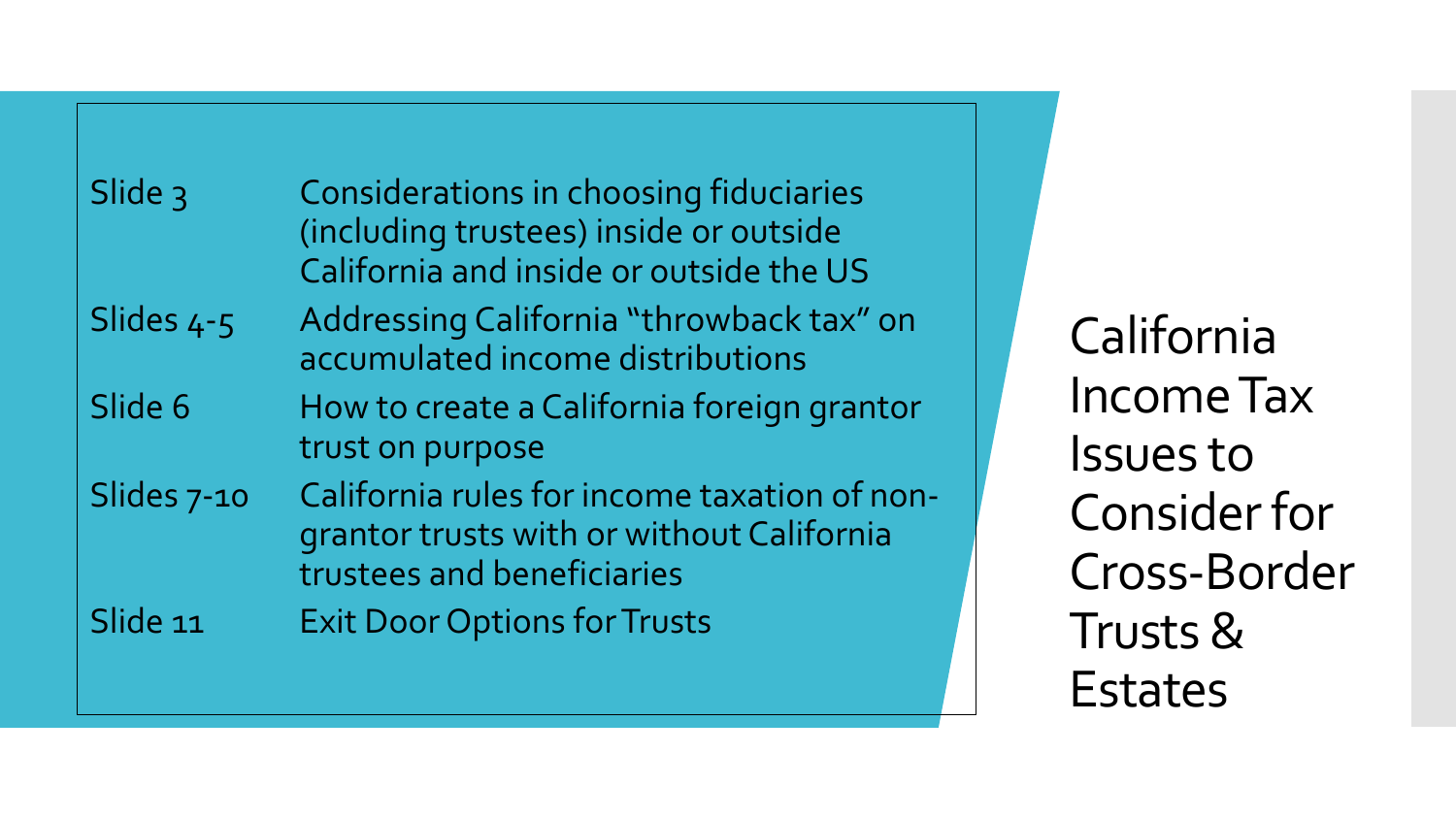Considerations in choosing fiduciaries (including trustees) inside or outside California and inside or outside the US

- If a California trustee is chosen to be among the trustees, then so long as the trust is a grantor trust, California conforms with federal grantor trust laws. However, at any time the trust is not a grantor trust, then California will generally tax any non-grantor trust income<br>from outside California using the following factors:
- First, whether there are any discretionary or mandatory distributions required to be made to a California resident
- Next, for any discretionary (non-mandatory) distribution whether any fiduciary is domiciled<br>or resident in California for this purpose, a fiduciary may be the trustee, a trust protector<br>who has obligations to act, an i with fiduciary duties in administering the trust or its assets. If there is more than one fiduciary, then it may be taxable on its non-California-source income based on the proportion that are California residents.
- See <u>Steuer v. Franchise Tax Board</u> (A154691, June 29, 2020, First District, California Court of<br>Appeal) for a good summary of the parameters of the law works.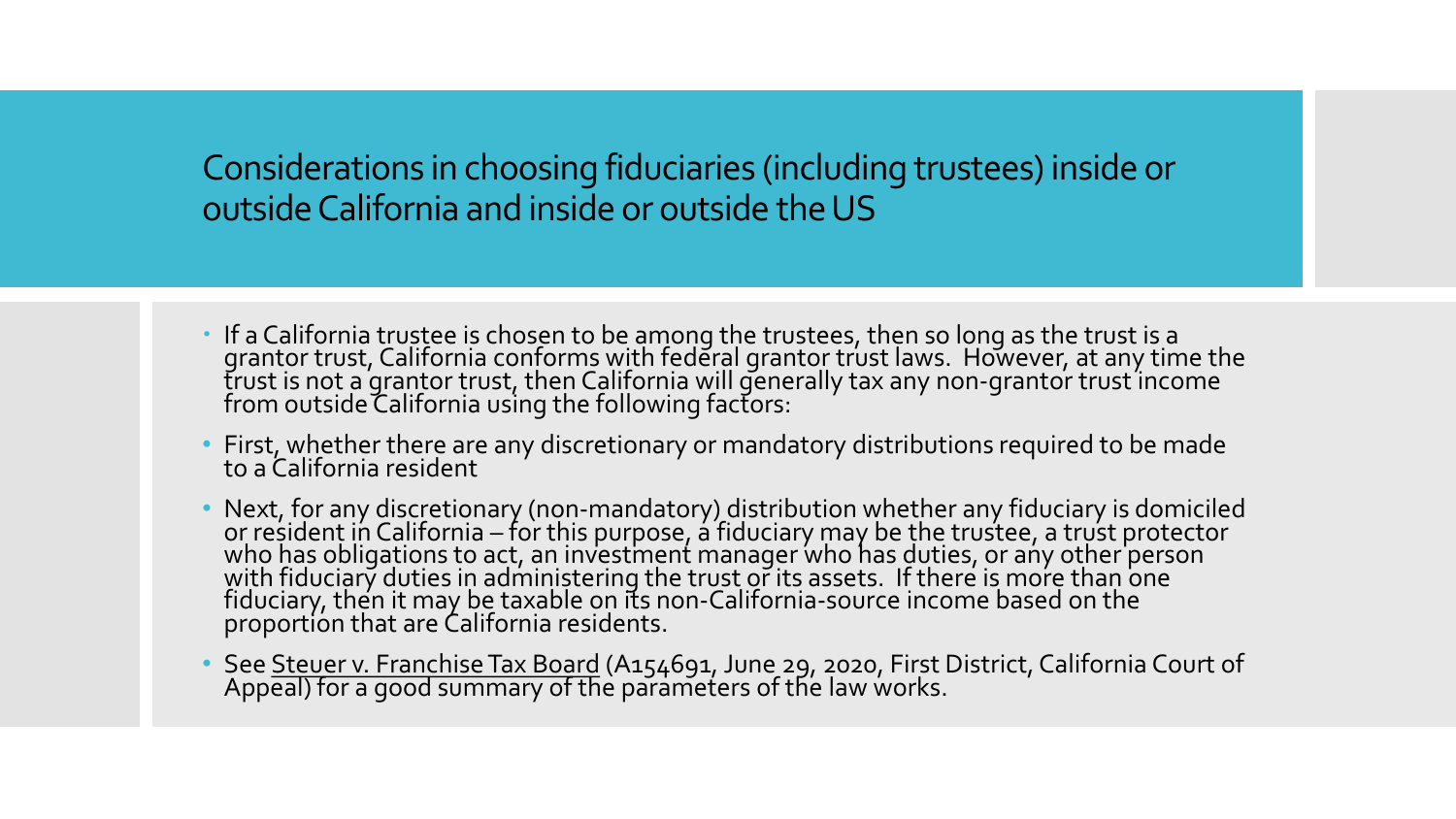- A. For US income tax, a non-grantor foreign trust that accumulates income that might be distributed to a US beneficiary and then in a later year distributes it can cause there to be a federal-leval interest charge on a daily basis on the accumulated income pursuant to a FIFO regime in order to counter what is viewed as an otherwise effective means of deferral. In addition, the accumulated income is taxed to the beneficiary as the bracket which applied to the beneficiary in the year in which the income was earned and treats realized gains as part of that income.
- B. This federal throwback tax can only be avoided with current distributions being made of income and gains to its US beneficiaries.

Addressing California "throwback tax" on accumulated income distributions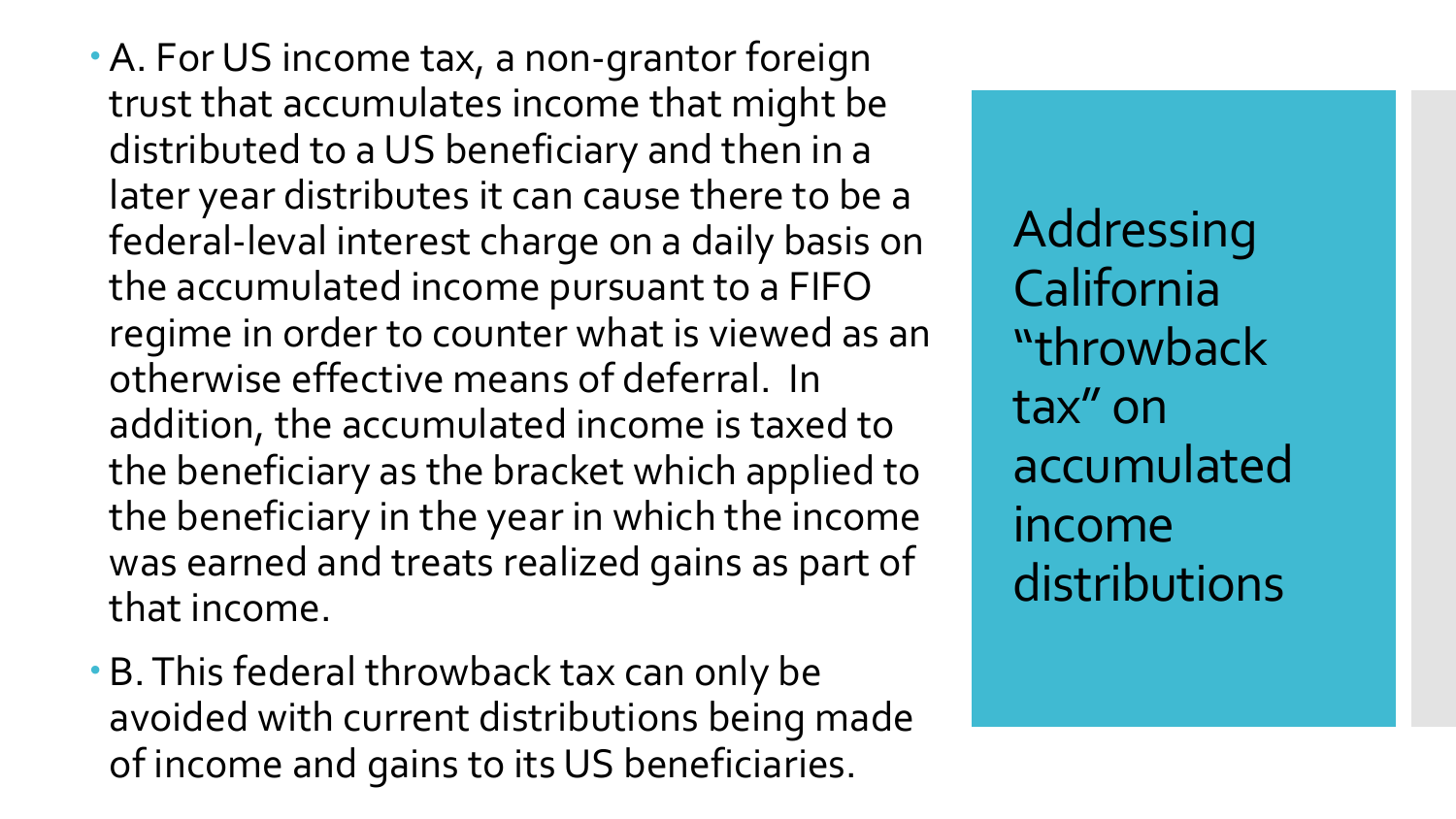- C. California has its own throwback tax, but it is not as severe because the normal limitation period applies.
- D. The lurking problem with California throwback tax is that California may treat a trust that is not a grantor trust for US purposes as a foreign trust for California tax purposes. For example, a Nevada trust with Nevada trustees that accumulate income for a California beneficiary will be subject to California's throwback tax even though for US purposes it is not a foreign trust for US purposes.

Addressing California "throwback tax" on accumulated income distributions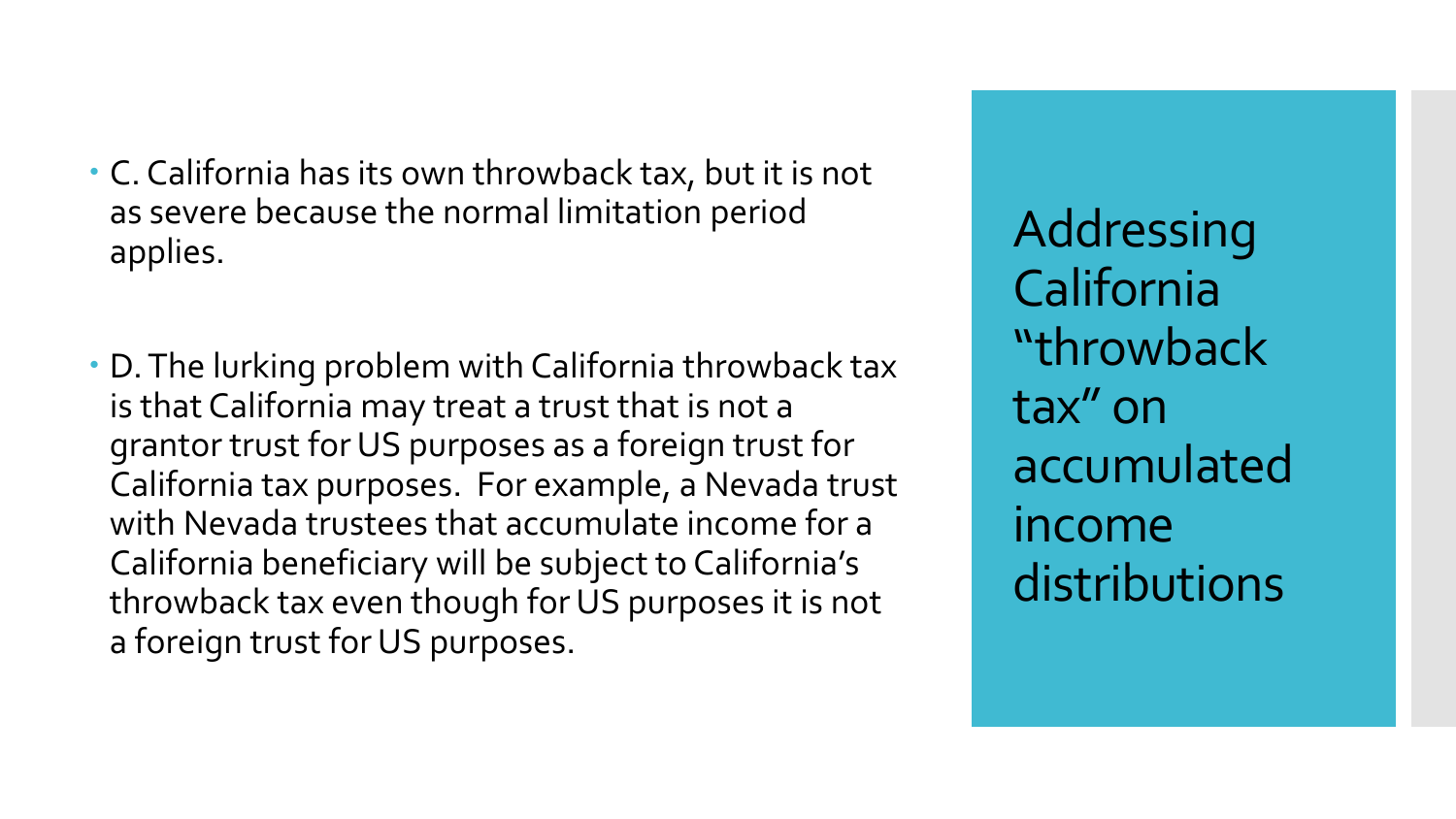A) If a US person transferor is not concerned about a mark-to-market event causing gains to be realized, then such a transferor could create a foreign trust that is a completed gift for estate and gift tax purposes under IRC 679. With no loss recognition available, this would not typically be done with assets having any unrealized losses but instead with only cash. From there, the trust could buy assets from the grantor as any other grantor trust as long as the value of the assets and the cash matched. See Treas. Regs. 1.679-4(b)(1).

 B) However, if the US person transferor does not want to risk realizing the gain from a deemed sale that might result because of problems with the beneficiaries being US persons in any future year, the grantor could create the trust an otherwise normal grantor trust under IRC 671 separate and apart from IRC 679. See IRC In this case, the deemed gain will not occur upon contribution of appreciated assets. See Treas. Reg. 1.684-3(a).

 C) Remember that for California purposes, it conforms with federal grantor trust rules. So it will be treated as owned by the grantor and taxable to the grantor in any year that it is a grantor trust. If the grantor is no longer in California when a transaction occurs with a third party while the trust is a grantor trust, California will not tax it even if one of the trustees is a California resident and there will not be a throwback tax relating to that period it is a grantor trust.

How to create a California foreign grantor trust on purpose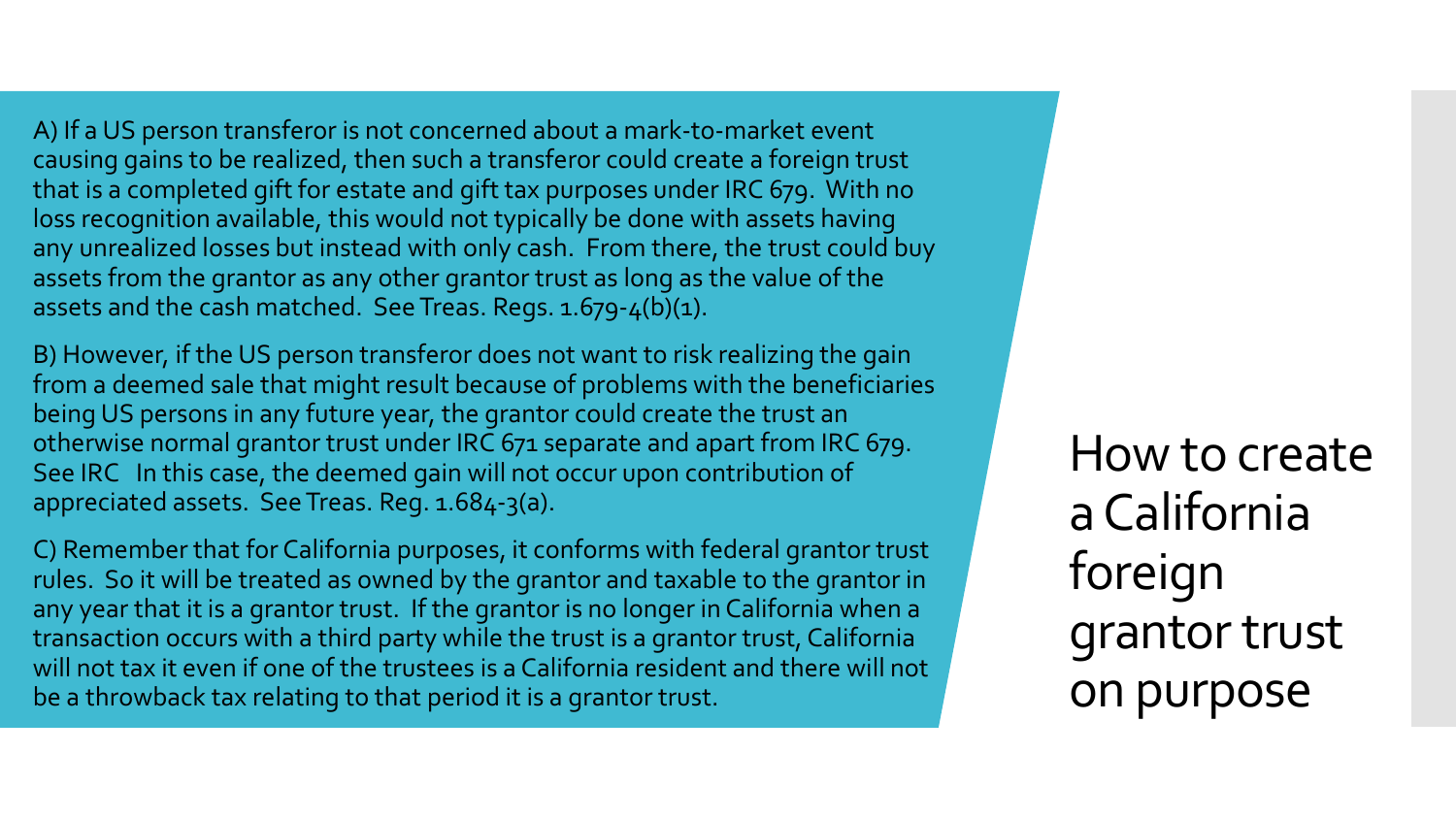- A) It is worth reading the poorly worded tax provisions in the California Revenue and Taxation Code.
- Rev. Tax Code 17734:
- For purposes of computing "taxable income of a nonresident or part-year resident" under paragraph (1) of subdivision (i) of Section 17041 , in the case of a nonresident beneficiary, income and deduction derived through an estate or trust shall be included in that computation only to the extent that the income or deduction is derived by the estate or trust from sources within this state.
- Rev. Tax Code 17742:
- (a) Except as otherwise provided in this chapter, the income of an estate or trust is taxable to the estate or trust. The tax applies to the entire taxable income of an estate, if the decedent was a resident, regardless of the residence of the fiduciary or beneficiary, and to the entire taxable income of a trust, if the fiduciary or beneficiary (other than a beneficiary whose interest in such trust is contingent) is a resident, regardless of the residence of the settlor.
- (b) For purposes of this article the residence of a corporate fiduciary of a trust means the place where the corporation transacts the major portion of its administration of the trust.

Note: The "poorly worded" description is taken from the cases trying to interpret them.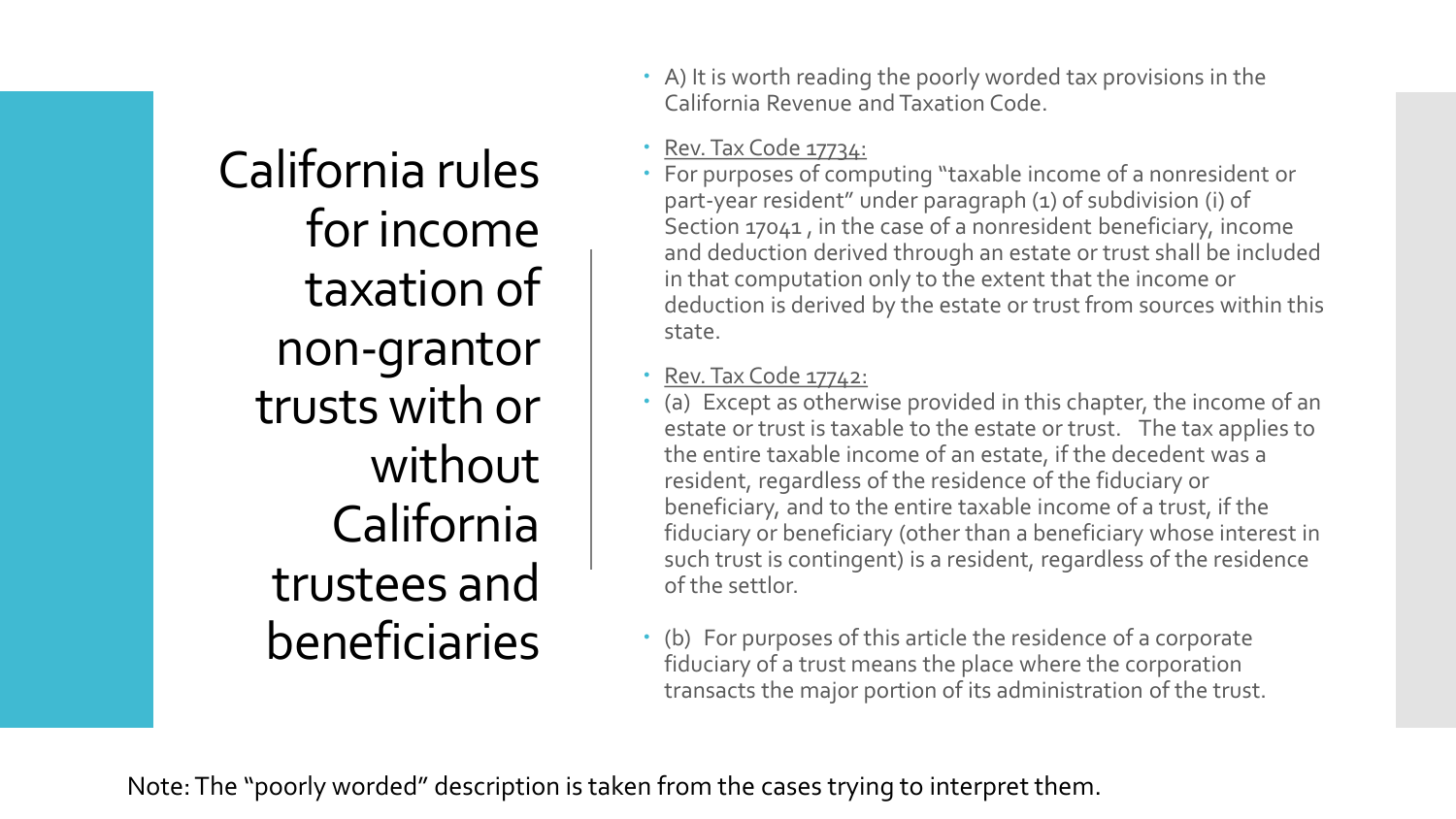#### • Rev. & Tax  $17743$ :

 Where the taxability of income under this chapter depends on the residence of the fiduciary and there are two or more fiduciaries for the trust, the income taxable under Section 17742 shall be apportioned according to the number of fiduciaries resident in this state pursuant to rules and regulations prescribed by the Franchise Tax Board.

#### • Rev. & Tax 17744:

 Where the taxability of income under this chapter depends on the residence of the beneficiary and there are two or more beneficiaries of the trust, the income taxable under Section 17742 shall be apportioned according to the number and interest of beneficiaries resident in this state pursuant to rules and regulations prescribed by the Franchise Tax Board.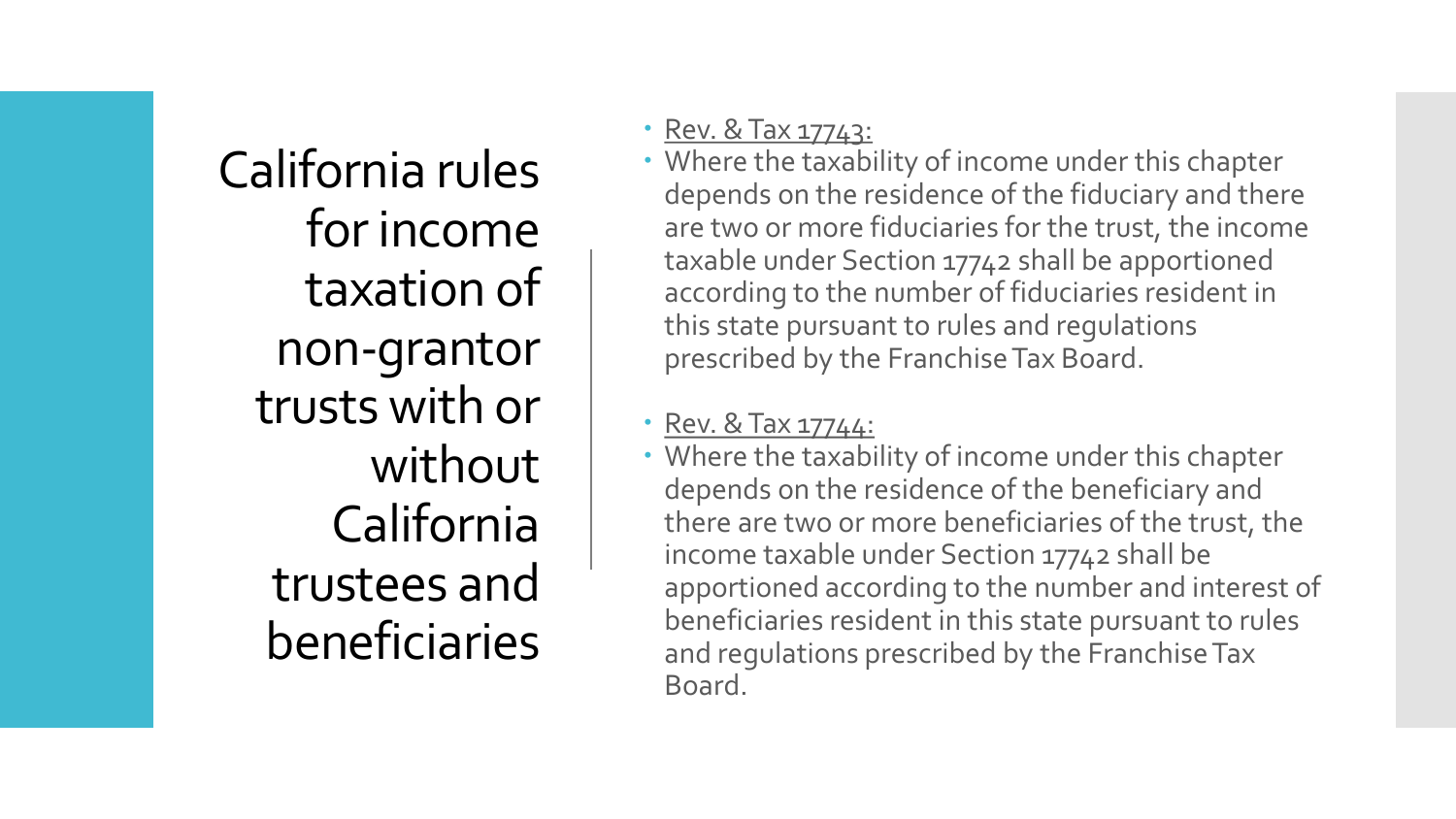- Rev & Tax 17745:
- (a) If, for any reason, the taxes imposed on income of a trust which is taxable to the trust because the fiduciary or beneficiary is a resident of this state are not paid when due and remain unpaid when that income is distributable to the beneficiary, or in case the income is distributable to the beneficiary before the taxes are due, if the taxes are not paid when due, such income shall be taxable to the beneficiary when distributable to him except that in the case of a nonresident beneficiary such income shall be taxable only to the extent it is derived from sources within this state.
- (b) If no taxes have been paid on the current or accumulated income of the trust because the resident beneficiary's interest in the trust was contingent such income shall be taxable to the beneficiary when distributed or distributable to him or her.
- (c) The tax on that income which is taxable to the beneficiary under subdivisions (a) or (b) is a tax on the receipt of that income distributed or on the constructive receipt of that distributable income. For purposes of this section income accumulated by a trust continues to be income even though the trust provides that the income (ordinary or capital) shall become a part of the corpus.
- (d) The tax attributable to the inclusion of that income in the gross income of that beneficiary for the year that income is distributed or distributable under subdivision (b) shall be the aggregate of the taxes which would have been attributable to that income had it been included in the gross income of that beneficiary ratably for the year of distribution and the five preceding taxable years, or for the period that the trust accumulated or acquired income for that contingent beneficiary, whichever period is the shorter.
- (e) In the event that a person is a resident beneficiary during the period of accumulation, and leaves this state within 12 months prior to the date of distribution of accumulated income and returns to the state within 12 months after distribution, it shall be presumed that the beneficiary continued to be a resident of this state throughout the time of distribution.
- (f) The Franchise Tax Board shall prescribe such regulations as it deems necessary for the application of this section.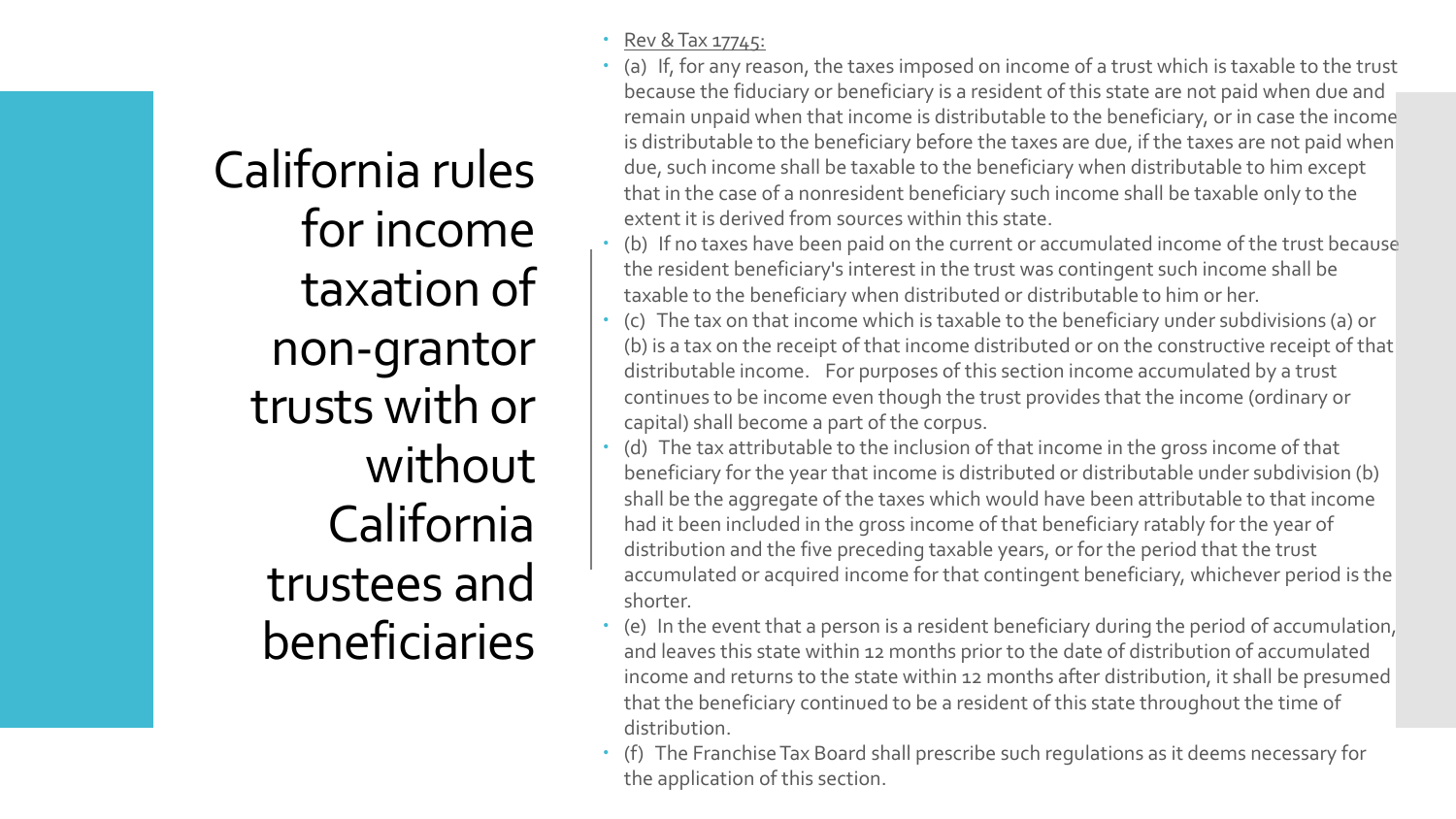Rev & Tax 17760:

Section 684 of the Internal Revenue Code, relating to recognition of gain on certain transfers to certain foreign trusts and estates, shall not apply.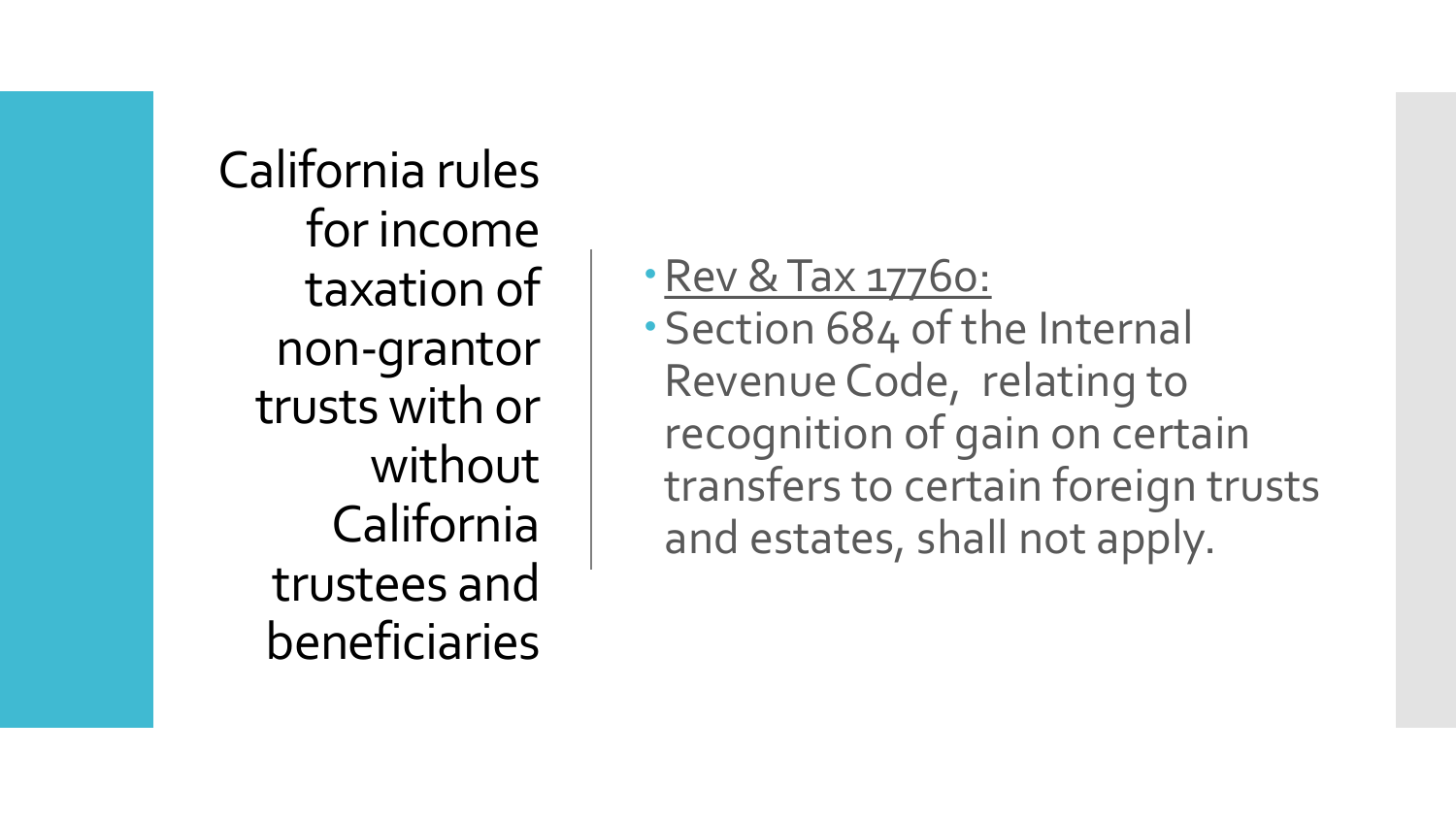Exit Door Options for **Trusts** 

- While estates for a California decedent cannot exit California, a trust may exit California.
- Irrevocable trusts established by Court order with continuing jurisdiction must seek either a transfer order or go though a decanting under California's version of the Uniform Trust Decanting Act. See California Probate Code Sections 19501 et seq.
- Other irrevocable trusts can exit by eliminating California domicile and residence of fiduciaries through either them leaving California or choosing new ones. This can be accomplished if the terms of the document allow for it, by going through the decanting process, or by court order for modification. For the modification grounds, see California Probate Code Sections 15400 et seq.
- Every person with a fiduciary duty needs to be addressed to assure a complete exit.